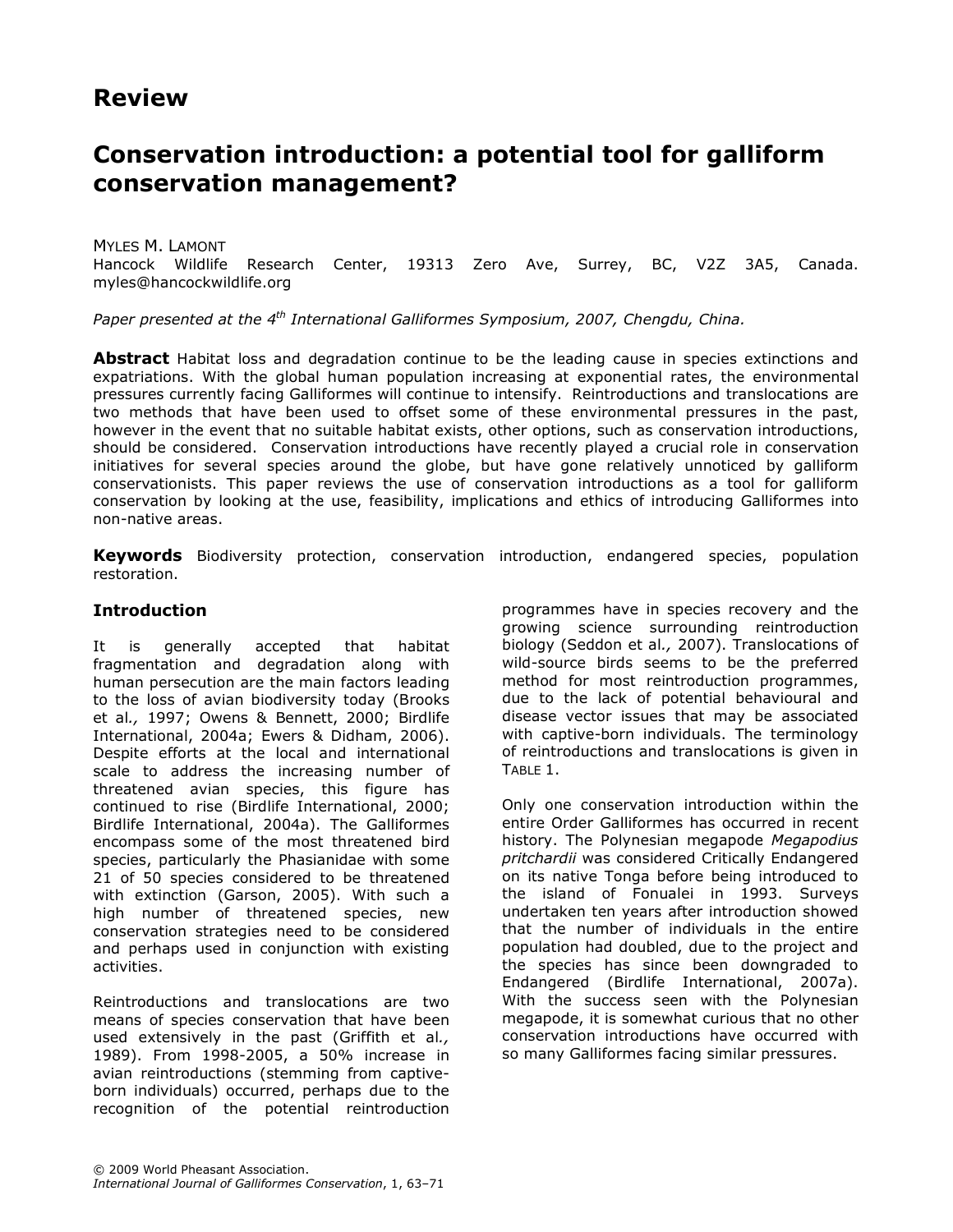| TABLE 1. Reintroduction guideline definitions (IUCN 1998). |  |
|------------------------------------------------------------|--|
|------------------------------------------------------------|--|

| Term                                 | <b>Definition</b>                                                                                                                                                                                                                                                                                 |
|--------------------------------------|---------------------------------------------------------------------------------------------------------------------------------------------------------------------------------------------------------------------------------------------------------------------------------------------------|
| Reintroduction                       | An attempt to establish a species in an area which<br>was once part of its historical range, but from which<br>it has been extirpated or become extinct.                                                                                                                                          |
| Translocation                        | Deliberate and mediated movement of<br>wild<br>individuals or populations from one part of their<br>range to another.                                                                                                                                                                             |
| Reinforcement/Supplementation        | Addition of individuals to an existing population of<br>conspecifics.                                                                                                                                                                                                                             |
| Conservation/Benign<br>Introductions | An attempt to establish a species for the purpose of<br>conservation outside its historic distribution but<br>within an appropriate habitat and ecogeographical<br>area. This is a feasible conservation tool only when<br>there is no remaining habitat left within a species<br>historic range. |

One of the obligations of the 150 signatory countries, which participated in the International Convention on Biological Diversity (UNEP, 1992), is to develop ex situ measures of protection for their threatened species. The establishment of sub-populations is one such option which the signatory countries can use to fulfil their commitment to the Article. The use of conservation introductions into insular landscapes may be an option for some of these countries rather than investing in large scale breeding facilities, which are often very costly and potentially unreliable in developing nations.

A policy of both the IUCN Guidelines for Reintroductions (IUCN, 1998) as well as the Guidelines for the re-introduction of Galliformes for conservation purposes (World Pheasant Association, 2009) is to assess the socioeconomic impact that a reintroduction, translocation or introduction program may have on local communities. Assessing the legal, political and cultural impacts a potential introduction may have, need to be considered. As outlined in the Translocation of Living Organisms by the International Union for the Conservation of Nature (1987), it is recommended that controlled or experimental trials of conservation introductions are initiated prior to full-scale releases. Galliformes, in a sense, provide the ideal candidates for conservation introductions for a variety of reasons; perhaps most importantly, due to their mainly sedentary lifestyles, there is little risk of migration or dispersal movements outside of trial and release areas as compared to other species of bird. Secondly, in general, they carry fewer highly pathogenic diseases when compared to other species of bird such as the Psittaciformes which can pass on devastating disease to their wild counterparts if strict quarantine and health screening regiments are not carried out (Derrickson & Snyder, 1992). Further, the apparent ability for some of these health afflictions to be passed on vertically presents a much greater challenge when compared to the relative ease of disease screening in gamebirds (Brightsmith et al., 2004). Thirdly, due to a variety of factors, particularly the amount of study that has been carried out on the Order, the Galliformes represent an ideal group of birds in which to study in experimental situations. In addition to these points, the highly successful introduction of various species of Galliformes around the world for hunting purposes demonstrates their ability to adapt to new environments and provides support for the likelihood of successful conservation introductions in the future. Moreover, the number of threatened and endangered Phasianidae currently held in captivity allows for experimental trial without the need to use wild source birds.

I believe, the ideal location for a conservation introduction, particularly as an experimental trial, is on an insular ecosystem.

This opinion is based on a number of factors:

• Insular geography greatly restricts the likelihood of any introduced animals from moving outside of the trial area. It also allows for a much greater ease of monitoring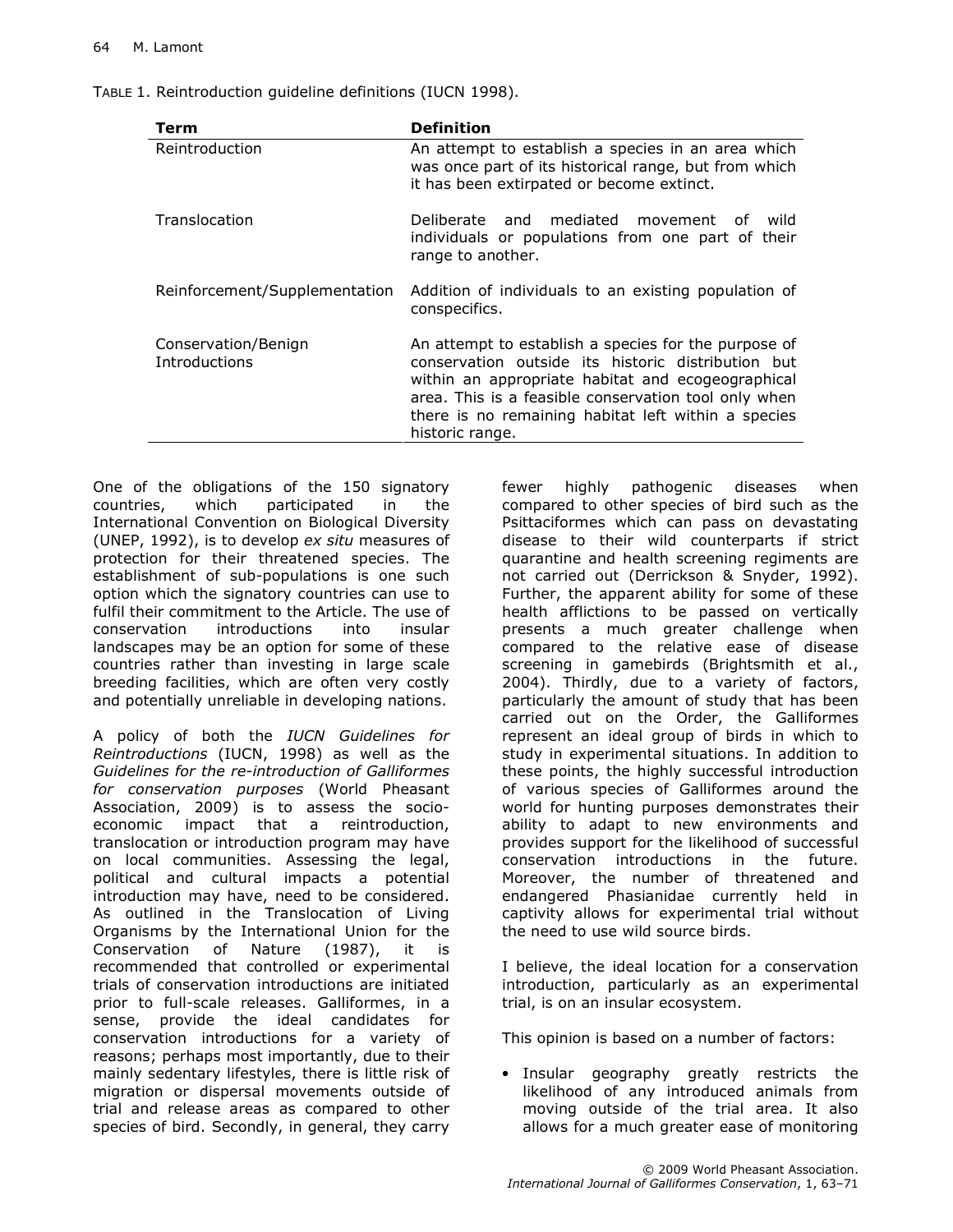and tracking the introduced population as it increases in abundance and adapts to its new environment.

- Although island ecosystems often harbour endemic species and represent unique and fragile ecosystems, those found within the northern hemisphere, particularly smaller islands close to the mainland, often have no endemics and mirror the ecosystems found on their adjacent land masses.
- Island ecosystems often have 'empty' niches, particularly for ground dwelling birds such as the Galliformes, due to their inability to move large distances offshore.
- Island habitats usually have fewer predators, particularly mammalian, allowing for a greater likelihood of success during a conservation introduction.
- The control and monitoring of population genetics on insular systems is more easily facilitated due to restricted gene flow. The introduction of new bloodlines could be monitored through genetic screening, pair recommendations and the use of studbooks all of which are currently in place for several species.
- The genotypic behaviour of island populations could provide insight into how mainland populations react to habitat fragmentation, an early process in species extinction.
- There is no risk of introducing foreign disease into the species in situ population and if disease outbreak does occur, islands act as geographical quarantines simply through isolation.

#### Review

#### Historical introductions

Past introductions of Galliformes are numerous and mostly occurred during the mid 1900s, particularly in North America where Dr. Gardiner Bump carried out extensive research into the introduction potential of Asian pheasants and partridge as game quarry for the Federal Foreign Game Bird Program (Bump & Bohl, 1964).

Some of these subsequent introductions have lead to fairly large and sustainable populations of alien gamebirds in North America. Beyond the well known introductions of the ring-necked pheasant Phasianus colchicus and grey partridge Perdix perdix, there is an extensive population of Kalij pheasant Lophura leucomelana in Hawaii. Unfortunately it is composed of two subspecies, both the whitecrested kalij L. l. hamiltoni and the Nepal kalij L.I. leucomelana where intergrades between these two subspecies have been documented (Lewin & Lewin, 1984) and hence have little to no conservation significance for the species as a whole. In addition to the kalij, the Indian peafowl Pavo cristatus, Erckel's francolin Francolinus erckelii, grey francolin F. pondicerianus, black francolin F. francolinus , California quail Callipepla californica, Gambel's quail C. gambelli and Japanese quail Coturnix coturnix can be found on the Hawaiian Archipelago. Within the Ruby Mountains of Nevada, USA, an estimated population of approximately 1000 Himalayan snowcock Tetraogallus himalayensis exist, and have maintained a relatively stable population since their introduction into the state in the 1960s. In addition, the source population appears to have all been allocated from northern Pakistan (Christensen, 1998) hence are likely of the same ecotype and of more conservation significance than if the opposite was true. A feral population of silver pheasants Lophura nycthemera exists on Eastern Vancouver Island, British Columbia, which originated from the closure of a small zoo in the late 1970s. No additional birds have been released since the demise of the zoo, however the population seems to be expanding fairly rapidly and observations are made of this species annually during Christmas birding counts (per. comm. G. Monty, 2005). In addition to the silver pheasant, a substantial population of California quail exists on Vancouver Island along with a small population of introduced mountain quail Oreortyx pictus (Guiguet, 1961).

The Reeves' pheasant Syrmaticus reevesii was introduced into both the Czech Republic and France and although there is little recently published literature on the status of these populations, it can be assumed that they are still being supplemented with captive raised birds for sport hunting (Pokorny & Pikula, 1987; Yeatman-Bertelot, 1991). Kren (2000) estimates the population in the Czech Republic to be between 200 and 400 individuals depending on the number of birds shot and released annually. Due to continued habitat fragmentation and a steady decline in overall numbers in its native China (Birdlife, 2001; Madge & McGowan, 2002), these introduced populations may prove to be of some consequence if the in situ population continues to decline.

Of some conservation significance are the wellestablished populations of black and grey francolin on the island of Guam (Kamal, 1999).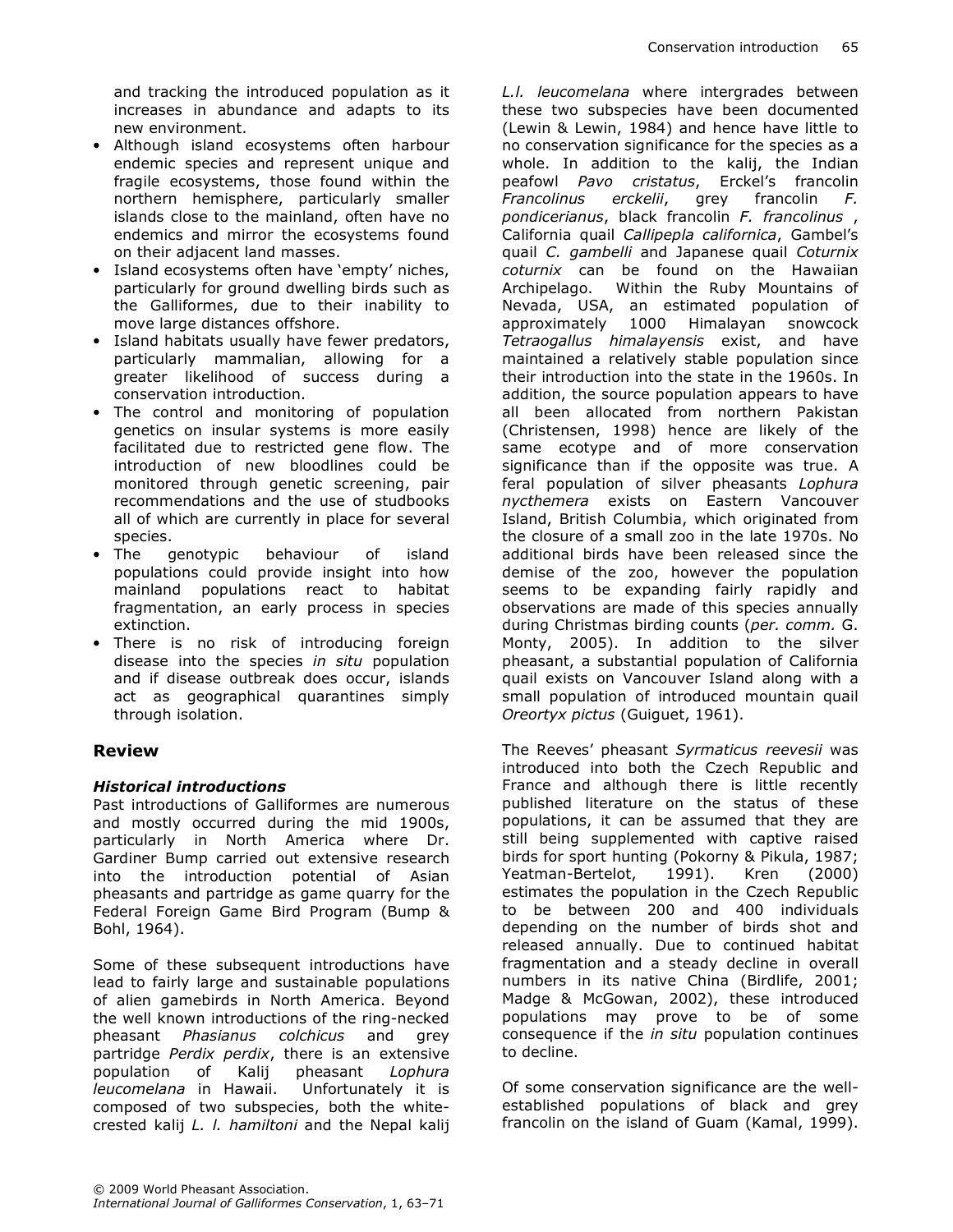Although considered to be of Least Concern by the IUCN (Birdlife International, 2004b), both species of francolin are undergoing population decline due to habitat degradation and other human induced pressures (Madge & McGowan, 2002) and with the advent of climate change, may be facing threatened status in the near future, hence these introduced populations have the potential to act as safeguards for these two species.

#### Biological preservation

Beyond actual species conservation, the preservation of unique taxa or subpopulations is also possible through conservation introductions. The debate of evolutionary significant units continues to wage and there is potential for conservation introductions to play a part in the protection of this biological diversity. Various subspecies within the Phasianidae exist (Delacour, 1951; Johnsgard, 1999; Madge & McGowan, 2002), of these, it is highly probable that future genomic research will determine some should be upgraded to be given full species status, hence having a major effect on their conservation priority. Recognizing this early, may help conserve avian biodiversity that may otherwise be lost in the future. Species such as the Palawan peacockpheasant Polyplectron emphanum, which have two distinct phenotypes and are separated by a natural geographic barrier, may qualify for such initiatives (per. comm. N. Mallari, 2007). Subspecies such as the Lewis silver pheasant Lophura nycthemera lewisi, Taiwan bamboo partridge Bambusicola thoracicus sonorivox or Taiwan ring-necked pheasant Phasianus colchicus formosus may eventually be upgraded to full species as recently seen with the Hainan peacock-pheasant Polyplectron katsumatae, Harman's eared-pheasant Crossoptilon harmani and Gunnison's sage-grouse Centrocercus minimus (Madge & McGowan, 2002). Evolutionary significant taxa, populations or unique ecotypes should also be considered for conservation introductions, particularly if their conservation status is in question, as a means of securing this biological diversity.

Other potential reasons for conservation introductions are the use of ecological replacements or substitutions. The Arabian ostrich Struthio camelus syriacus was a unique subspecies of ostrich only found in the Arabian Peninsula; it eventually went extinct in 1939 (Jennings, 1986). Since no captive specimens existed, this particular subspecies could not be reintroduced as outlined by the IUCN Reintroduction Guidelines (1998), hence

selection criteria for this conservation introduction was based on similarities in phenotype, ecological compatibility and conservation value. Based on these criteria, the North African subspecies of S. c. camelus was selected as the most appropriate replacement form (Seddon & Soorae, 1999). This decision was later confirmed through the use of mitochondrial DNA and showed that S. c. camelus was indeed the closest living relative of the now extinct Arabian race (Robinson & Mathee, 1999). Arguably of more importance was that this introduction would benefit the long-term survival of this nominate subspecies, as the population in the Western Sahara is nearly extinct (Cramp & Simmons, 1997).

A similar case exists in Guam where the Micronesian megapode Megapodius I. laperouse once existed, but has since been extirpated. The introduction of the brown tree snake Boiga irregularis was a major contributor to the extinction of numerous Guam endemics. Although the decline of the megapode began before the arrival of the brown tree snake, it would likely have had some effect on the survival of young chicks and hamper population growth. With this being said, the impact of the snakes seems to mostly affect those birds within the range of  $4 - 125$  g (Fritts & Rodda, 1998). With adult birds weighing well above this, and having much different reproductive strategies than other ground dwelling birds on the island, it is perhaps worth looking into a conservation introduction even before the snakes are eradicated. The race Megapodius laperouse still occurs on the islands of Palau and the Northern Mariana Islands and, although having a population estimate of between 2000 and 2500 individuals, it is listed as Endangered by IUCN (Birdlife International, 2007b); one of the reasons for this being its very small distribution. Having a subsequent population on the island of Guam would provide an additional population and help protect this particular race from future stochastic events.

A comparable situation exists in the case of the greater sage-grouse Centrocercus urophasianus, which had historical distribution into central British Columbia, Canada but has since been extirpated. Translocation efforts in 1958 were considered unsuccessful at reestablishing this population, as after ten years, no more records of this species were made (Campbell et al., 1990). However, only this single reintroduction attempt occurred which perhaps was too small to create a sustainable population. With this species being on a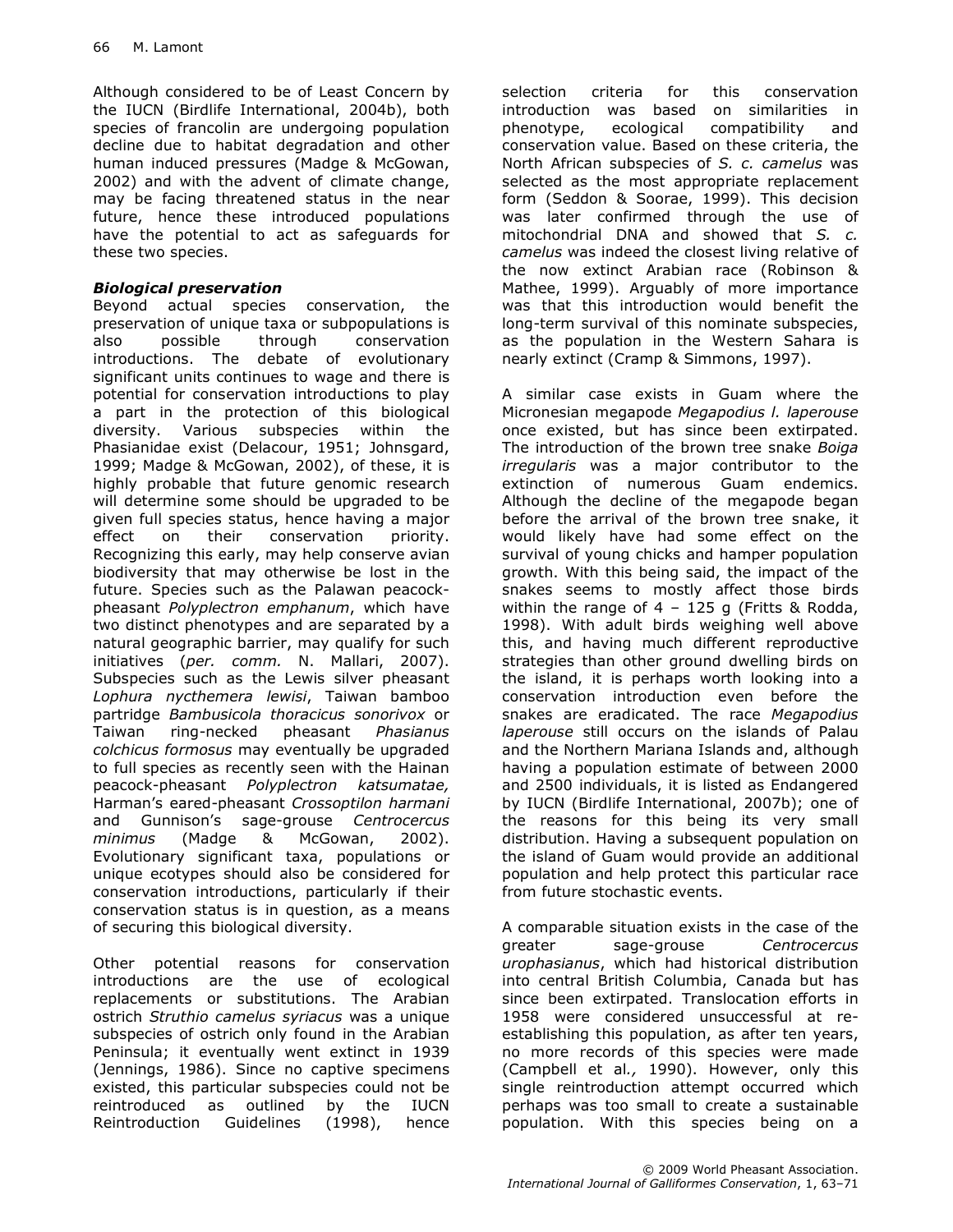continual decline due to habitat loss and overgrazing and being considered Nearthreatened by IUCN (Birdlife International, 2004b) it would be of benefit to the species to attempt to establish a population in British Columbia once again, particularly since this region faces much less human pressure than in other parts of North America. Indeed, it has been recommended that translocations of this species may be necessary to expand its distribution and increase its population, particularly where no dispersal corridors exist (Schroeder et al., 1999).

#### Benefits of island populations

If a sustainable ex situ population of a threatened species is developed and a reintroduction programme for that species is eventually deemed necessary, these introduced populations represent an ideal source in which to procure individuals for reintroduction or reinforcement. Once the population is established, all birds will eventually be parent reared and will have likely developed much better anti-predatory behaviour when compared to captive-reared birds. In addition, the introduced population of birds will have grown accustomed to locating natural sources of food and will not be dependant upon pelleted food items provided only in a captive environment. These two factors alone will undoubtedly increase the chances of a successful reintroduction program, as poor anti-predatory behaviour and adapting to natural food sources are usually the two leading causes of death for reintroduced individuals (Ellis et al., 1978; Hill & Robertson, 1988; Griffith et al., 1989; Garson et al., 1992; Maxwell & Jamieson, 1997; Brightsmith et al., 2004; Robbins & Corder, 2005).

### Factors affecting introduction success

Numerous factors exist in determining the success of introduced species into previously uninhabited locations and these have been looked at by other researchers and will not be looked at here in detail (Green, 1997; Blackburn and Duncan, 2001). Blackburn determined that introduction success was significantly higher when the difference between the species latitude of origin and latitude of introduction were small. In addition, Blackburn stated that when species are found in similar abiotic environments, it increases the likelihood of an introduction success. This bodes well for most species in the Phasianidae, which are often found at similar latitudes to potential introduction sites in North America. Further, much of North America shares many similar ecological aspects to eastern Asia which has been outlined by various researchers (Guo, 1999; Wen, 2001; Qian, 2002). Predators and natural competitors need to be considered before any introduction should take place and predator management may be a necessary step before an introduction occurs.

It is unfortunate that despite the incredible amount of literature that exists on introduced gamebirds, particularly the grey partridge and ring-necked pheasant, very little published literature exists on the effects they have had on their introduced environments based on searching through numerous literature archives. This could, in part, be due to the fact that the majority of their areas of introduction occurred in already human degraded habitats where their effect on the native ecosystem would go mainly unnoticed. Although there are undoubtedly some effects on local ecosystems in terms of seed dispersion, disease or pest transmission and competition with local fauna utilizing the same niche type, the ultimate effect on these human modified landscapes appears to be relatively small, at least when compared to the effects of other introduced species. Interestingly, there is a large amount of evidence that suggests there maybe some direct benefit to these local landscapes and the native species that inhabit them, in that many conservation and hunting groups actively promote the protection and management of these habitats for the benefit of these introduced gamebirds, indirectly protecting valuable habitat for both native and non-native species (Joselyn et al., 1972; Kruse et al., 1984; Henry, 1986; Knight et al., 1988).

## **Discussion**

Although a highly controversial topic, conservation introductions continue to be used in various conservation programmes, particularly in Australasia where they have proven to play an integral part in numerous species restoration programmes (Hayson, 1994; Colbourne & Robertson, 1997; Gailbraith and McHalick, 1998; Colbourne, 2005). In addition, this method of conservation is seemingly growing within the conservation community itself as seen with the emergent idea of "Re-wilding" of North America concept brought forth by Donlan et al. (2005; 2006). It should be pointed out that even the managers of high profile and charismatic species programmes such as the California condor Gymnogyps californianus, which are subject to much public and private scrutiny, are very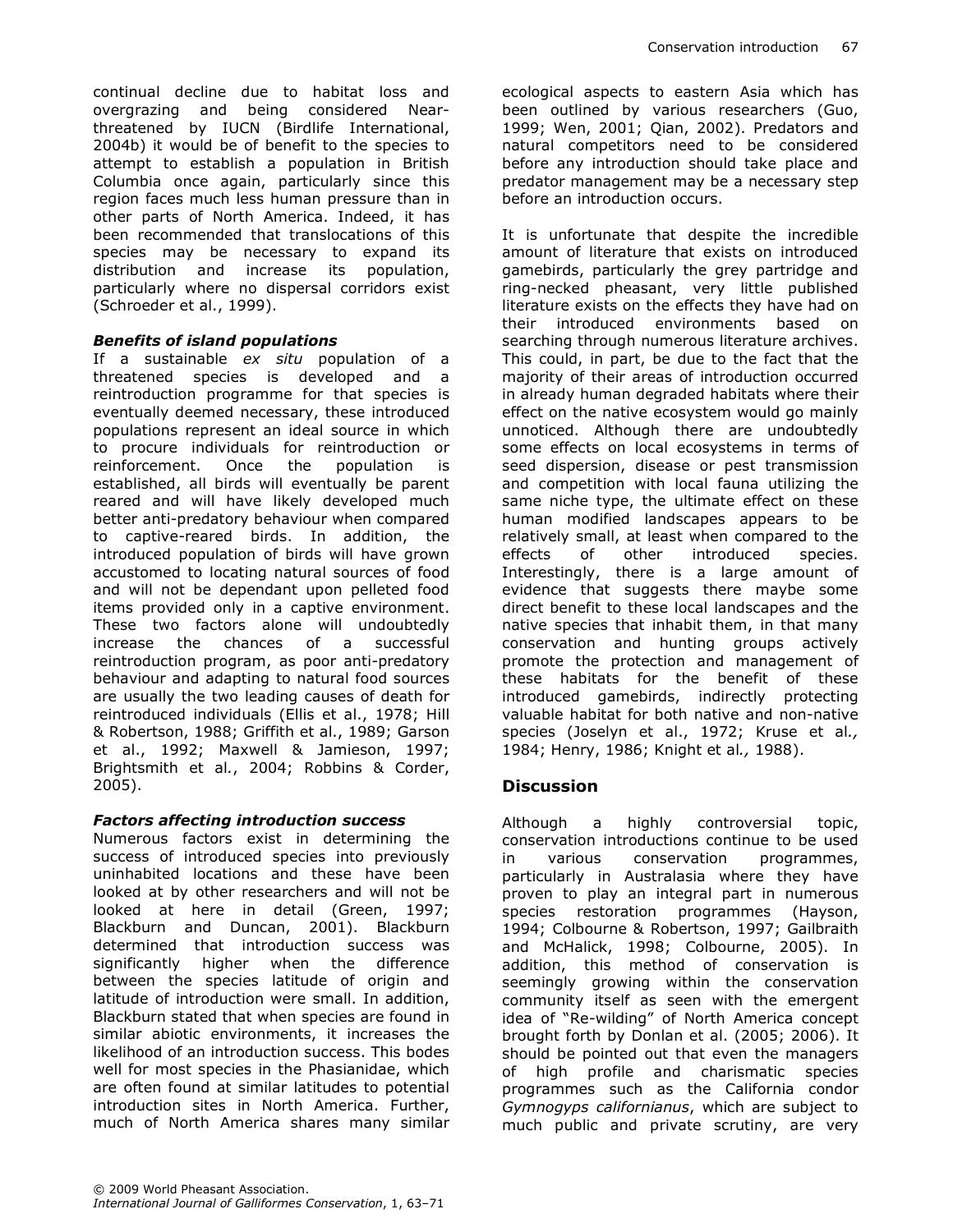willing to look at conservation introductions as a feasible tool in their conservation programmes in the future (per. comm. M. Wallace, 2007).

Conservation introductions should not be limited to having to wait until no remaining habitat is left in a species historic range; indeed there are numerous reasons why conservationists should not wait until such a critical scenario occurs before implementing this conservation tool. Unforeseen stochastic events, the creation of subpopulations as genetic banks, political instability, climate change and species substitutions are just a few potential reasons for attempting a conservation introduction.

It is my belief that the main reason behind the lack of attempted conservation introductions with Galliformes in recent history is due to the stigma that is associated with species introductions without conservation intent. It is a well known fact that historical introductions have resulted in, not only extinctions of entire populations and species, but have changed entire ecosystems, hence it is not surprising that such a stigma exists. It can be argued, however, that since Galliformes have been subjected to perhaps more introductions around the world than any other order of bird, there is no known published literature holding them alone accountable for any extinctions or dramatic alterations in ecosystems. Perhaps the worst they can be accountable for, is competing with other native Galliformes and acting as potential vectors in disease transmission (Kenaga et al., 1955; Lewin & Lewin, 1984). These of course are factors that must be taken into account before any species introduction but unfortunately were all too often overlooked in the past.

There is no denying that the introduction of a species into a foreign environment will have consequences in regards to its long term evolution and development as a species. Moreover, the impact the introduced population will have on the local ecosystem and the organisms within, also needs to be considered (Phillips et al., 2004). Despite the fact that a very strong argument can be made against introductions simply based on the long term effect that introductions can have on a species evolution, as conservationists, we must also consider the effect of relying solely on traditional conservation methods which often require changing political policies, educating local communities and creating natural

reserves. These processes for the most part require relatively long periods of time, particularly when attempting to change the mindset of future generations. We are currently facing the most rapid loss of diversity mankind has ever witnessed (SCBD, 2006). Conservation initiatives that may otherwise not be attempted, should therefore be, at the very least considered and discussed. Conservation introductions, when successful, offer an accelerated method of securing a species' survival, beyond captive breeding. Very few other conservation methods can offer this same promise.

In closure, I would like to make a plea to galliform conservationists on an international scale, to consider the viability and potential that conservation introductions can have when implemented properly and to not abandon the idea based on history, where the purpose of an introduction was not for the preservation of a species, but for its benefit to man; instead, opinions should be based upon the use of current conservation introductions and how they are managed for both the benefit of a species and biodiversity as a whole.

## Acknowledgements

Special thanks go to Philip McGowan for the provision of unpublished literature and P. Seddon for guidance on the use of proper terminology.

## References

- BIRDLIFE INTERNATIONAL (2000) Threatened birds of the world. Cambridge and Barcelona: Birdlife International and Lynx Edicions. 852 p.
- BIRDLIFE INTERNATIONAL (2001) Threatened Birds of Asia: the Birdlife International Red Data Book. Cambridge, UK: Birdlife International.
- BIRDLIFE INTERNATIONAL (2004) State of the world's birds 2004: Indicators for our changing planet. Cambridge: Birdlife International. 73 p.
- BIRDLIFE INTERNATIONAL (2004b) In: IUCN 2007. 2007 IUCN Red List of Threatened Species. Downloaded on 10th December, 2007.
- BIRDLIFE INTERNATIONAL (2007a) Species factsheet: Megapodius pritchardii. Downloaded from http://www.birdlife.org on 10/12/2007.
- BIRDLIFE INTERNATIONAL (2007b) Species factsheet: Megapodius laperouse.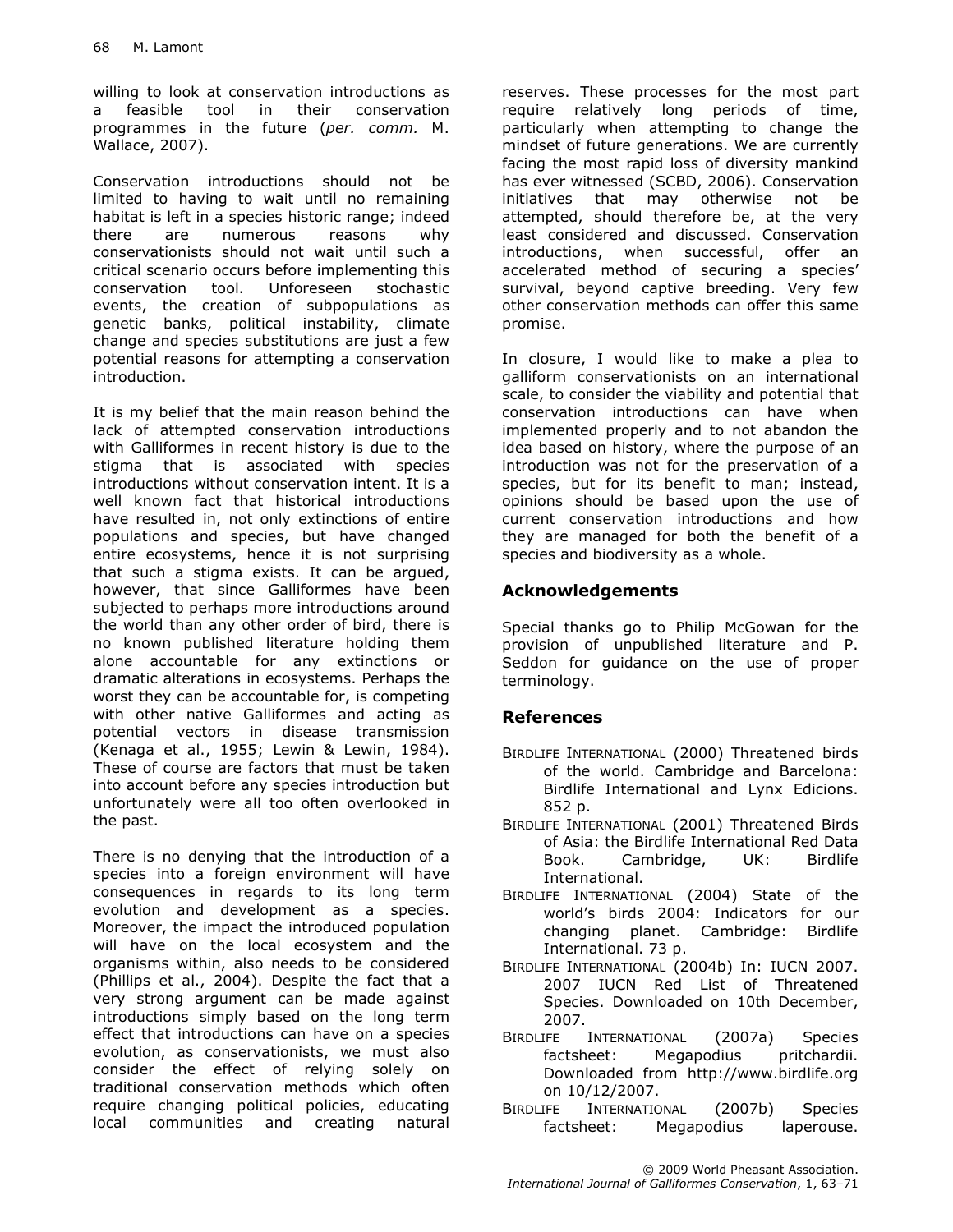Downloaded from http://www.birdlife.org on 10/12/2007.

- BLACKBURN, T.M. & DUNCAN, R.P. (2001) Determinants of establishment of success in introduced birds. Nature, 414(6860), 195-197.
- BRIGHTSMITH, D., HILBURN, J., DEL CAMPO, A., BOYD, J., FRISIUS, M., FRISIUS, R., JANIK, D. & GUILLEN, F. (2004) The use of handraised psittacines for reintroduction: a case study of scarlet macaws (Ara macao) in Peru and Costa Rica. Biological Conservation, 121, 465-472.
- BROOKS, T.M., PIMM, S.L. & COLLAR, N.J. (1997) Deforestation predicts the number of threatened birds in insular Southeast Asia. Conservation Biology, 11, 382-394.
- BUMP, G. & BOHL, W.H. (1964) Summary of foreign game bird propagation and liberations 1960-1963. U.S. Fish and Wildlife Service Special Scientific Report. Wildlife No. 80.
- CAMPBELL, R.W., DAWE, N.K., COWAN, I.M., COOPER, J.M., KAISER, G.W. & MCNALL, M.C.E. (1990) The birds of British Columbia. Royal British Columbia Museum., Victoria. Vol. 2.
- CHRISTENSEN, G.C. (1998) Himalayan snowcock (Tetraogallus himalayensis), The Birds of North America Online (A. Poole, Ed.). Ithaca: Cornell Lab of Ornithology; Retrieved from the Birds of North America Online 10th December 2007.
- COLBOURNE, R.M. (2005) Kiwi (Apteryx spp.) on offshore New Zealand islands: populations, translocations and identification of potential release sites. Department of Conservation Research & Development Series 208. Department of Conservation, Wellington, New Zealand.
- COLBOURNE, R.M. & ROBERTSON, H.A. (1997) Successful translocations of Little Spotted Kiwi (Apteryx owenii) between offshore islands in New Zealand. Notornis, 44, 253-258.
- CRAMP, S. & SIMMONS, K.E.L. (1997) The birds of the Western Palearctic. Volume 1. Ostriches to ducks. Oxford University Press, Oxford, UK.
- DELACOUR, J. (1951) Pheasants of the world. Country Life, London, UK.
- DERRICKSON, S.R. & SNYDER, N.F.R. (1992) Potentials and limits of captive breeding in parrot conservation. In Synder, N.F.R., Beissinger (Eds.) New World Parrots in Crisis. Smithsonian Institution Press, Washington, D.C, pp. 133-164.
- DONLAN, J.C., GREENE, H.W., BERGER, J.B., BOCK, C.E., BOCK, J.H., BURNEY, D.A. ESTES, J.A.,

FOREMAN, D., MARTIN, P.S., ROEMER, G.E., SMITH, F.A. & SOULE, M.E. (2005). Rewilding North America. Nature, 436, 913- 914.

- DONLAN, J.C., BERGER, J., BOCK, C.E., BOCK, J.H., BURNEY, D.A., ESTES, J.A., FOREMAN, D., MARTIN, P.S., ROEMER, G.W., SMITH, F.A., SOULE, M.E. & GREENE, H.W. (2006) Pleistocene Rewilding: an optimistic agenda for Twenty-first century conservation. American Naturalist, 168, 660-681.
- ELLIS, D.H., DOBROTT, S.K., & GOODWIN, J.G. (1978) Reintroduction techniques for masked bobwhites. Pages 345-354 in S.A. Temple, editor. Endangered birds: management techniques for preserving threatened species. University of Wisconsin Press, Madison.
- EWERS, R.M. & DIDHAM, R.K. (2006) Confounding factors in the detection of species responses to habitat fragmentation. Biological Reviews, 81(1), 117-142.
- FRITTS, H.H. & RODDA, G.H. (1998) The role of introduced species in the degradation of island ecosystems: a case history of Guam. Annual Review of Ecology and Systematics, 29, 113-140.
- GAILBRAITH, M.P. & HAYSON, C.R. (1994) Tiritiri Matangi Island, New Zealand: public participation in species translocation to an open sanctuary. In M. Serena (Eds.) Reintroduction biology of Australian and New Zealand Fauna pp. 149-154. Chipping Norton: Surrey Beatty & Sons.
- GARSON, P.J. (2005) Pheasant Specialist Group Report. In: Annual Review of the World Pheasant Association 2004/2005. World Pheasant Association, Fordingbridge, UK
- GARSON, P.J., YOUNG, L. & KAUL, R. (1992) Ecology and conservation of the cheer pheasant Catreus wallichi: studies in the wild and the progress of a reintroduction project. Biological Conservation, 59, 25- 35.
- GREEN, R.E. (1997) The influence of numbers released on the outcome of attempts to introduced exotic bird species into New Zealand. Journal of Animal Ecology, 66(1), 25-35.
- GRIFFITH, B., SCOTT, J.M., CARPENTER, J.W. & REED, C. (1989) Translocation as a species conservation tool: status and strategy. Science, 245(4917), 477-480.
- GUIGUET, C.J. (1961) The birds of British Columbia: (4) Upland Game Birds. British Columbia Provincial Museum Handbook No. 10. Victoria, British Columbia.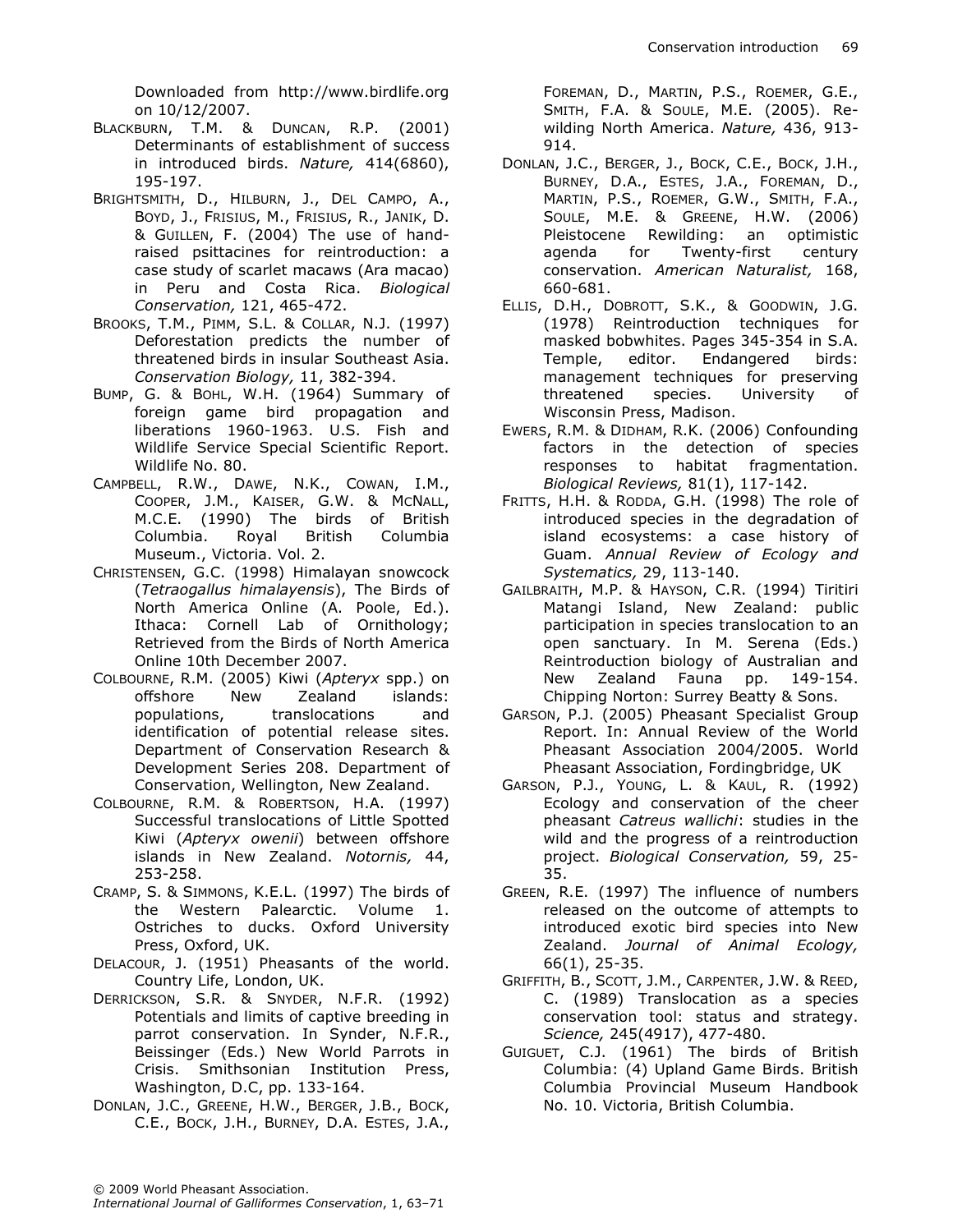- GUO, Q.F. (1999) Guest Editorial: ecological comparisons between Eastern Asia and North America: historical and geographical perspectives. Journal of Biogeography, 26(2), 199-206.
- HENRY, J. J. (1986) Ring-necked pheasant: Response to habitat improvements. Columbus, OH: Ohio Department of Natural Resources.
- HILL, D.A. & ROBERTSON, P.A. (1988) The pheasant: ecology, management and conservation. Blackwell Scientific Books, Oxford, UK.
- IUCN (1987). IUCN Position Statement on Translocation of Living Organisms: Introductions, Reintroducts and Restocking, Gland, Switzerland and Cambridge, UK.
- IUCN (1998) Guidelines for Re-introductions. Prepared by the IUCN/SSC Reintroduction Specialist Group. Gland, Switzerland and Cambridge, UK. 10pp.
- JENNINGS, M.C. (1986) The distribution of the extinct Arabian Ostrich Struthio camelus syriacus, Rothschild, 1919. Fauna of Saudia Arabia, 8, 447-461.
- JOHNSGARD, P.A. (1999) Pheasants of the world: their biology and natural history. University of Nebraska Press, Lincoln, NE.
- JOSELYN, G.B. & TATE, G.I. (1972) Practical aspects of managing roadside cover for nesting pheasants. Journal of Wildlife Management, 36(1), 1-11.
- KAMAL, I. (1999) Black Francolin, The Birds of North America Online (A. Poole, Ed.). Ithaca: Cornell Lab of Ornithology; Retrieved from the Birds of North America Online 10th December 2007.
- KENAGA, E.E., WOLF, M.A. & DOTY, A.E. (1955) A mixed clutch of ruffed grouse and ringnecked pheasant eggs hatch on the same day. The Auk, 72, 80-81.
- KNIGHT, J. & DIXON, C. (1988). Managing farm habitat for pheasants in New Mexico. Guide L-302. Las Cruces, NM: New Mexico State University.
- KREN, J. (2000) The birds of the Czech Republic. Christopher Helm Publishers, London, UK.
- KRUSE, A.D. & PIEHL, J.L. (1986) The impact of prescribed burning on ground-nesting birds. In: CLAMBEY, G.K. & PEMBLE, R.H., eds. The prairie: past, present and future: Proceedings, 9th North American prairie conference; 1984 July 29 - August 1; Moorhead, MN. Fargo, ND: Tri-College University Center for Environmental Studies: 153-156.
- LEWIN, V. & LEWIN, G. (1984) The Kalij pheasant, a newly established gamebird on the

island of Hawaii. The Wilson Bulletin, 96(4), 634-646.

- MADGE, S. & MCGOWAN, P. (2002) Pheasants, partridge and grouse: a guide to the pheasants, partridges, quails, grouse, guineafowl, buttonquails and sandgrouse of the world. Princeton University Press, Princeton, N.J.
- MAXWELL, J.A. & JAMIESON, I.G. (1997) Survival and recruitment of captive-reared and wild-reared Takahe in Fiordland, New Zealand. Conservation Biology, 11(3), 683-691.
- MCHALICK, O. (1998) Translocation database summary. Threatened Species Occasional Publication No. 14. Department of Conservation, Wellington, New Zealand.
- MISHRA, C. (1996) Pheasants and other birds of Majhatal Harsang Wildlife Sanctuary. Forktail, 12, 1-6.
- OWENS, I. & BENNETT, P. (2000) Ecological basis of extinction risk in birds: habitat loss versus human persecution and introduced predators. Proceedings of the National Academy of Science, 97(2), 12144-12148.
- PHILLIPS, B.L., SHINE, R. & WAKE, D.B. (2004) Adapting to an invasive species: toxic cane toads induce morphological change in Australian snakes. Proceedings of the National Academy of Science of the United States of America, 101(49), 17150- 17155.
- POKORNY, F. & PIKULA, J. (1987) Artificial breeding, rearing and release of Reeves Pheasant (Syrmaticus reevesi) in Czechoslovakia. World Pheasant Association Journal, 12, 75-80.
- QIAN, H. (2002) A comparison of the taxonomic richness of temperate plants in east Asia and North America. American Journal of Botany, 89(11), 1818-1825.
- ROBBINS, G. & CORDER, J. (2005) Reintroduction of the green peafowl into Peninsular Malaysia. In: Annual Review of the World Pheasant Association 2004/2005. World Pheasant Association, Fordingbridge, UK.
- SECRETARIAT OF THE CONVENTION ON BIOLOGICAL DIVERSITY (2006) Global Biodiversity Outlook 2. Montreal.
- SCHROEDER, M.A., YOUNG, R.J. & BRAUN, C.E. (1999) Greater Sage-groue (Centrocercus urophasianus), The Birds of North America Online (A. Poole, Ed.). Ithaca: Cornell Lab of Ornithology. Retrieved from the Birds of North America Online on 10th December, 2007.
- SEDDON, P.J., ARMSTRONG, D.P. & MALONEY, R.F. (2007) Developing the science of